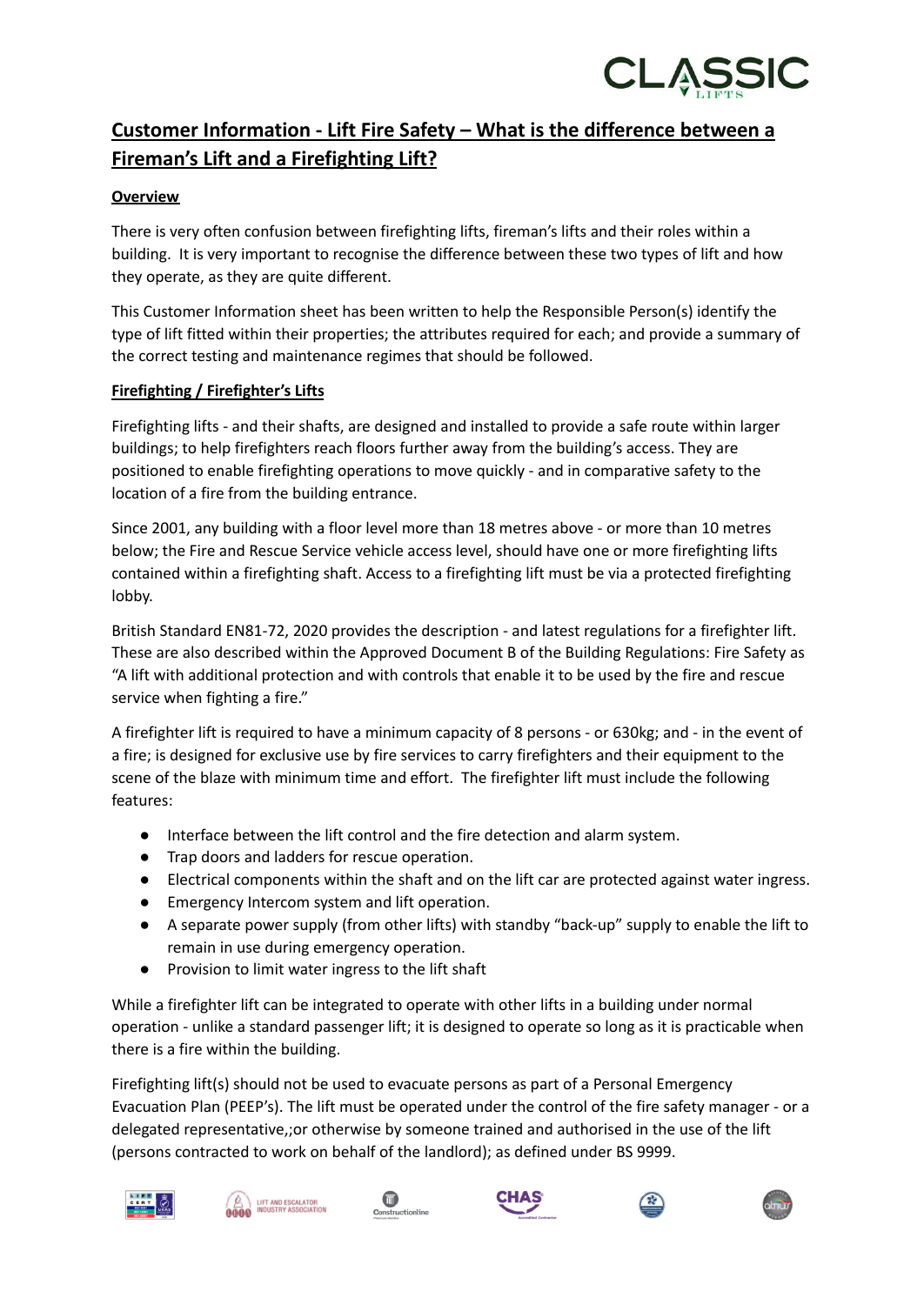

The designated firefighter lift may be used under normal passenger operation by the occupants of the building. Care must be taken to prevent the risk of any lift entrance being obstructed on the firefighting lift so that it is available when required to go into "fire-fighting" operation. It is therefore essential that it is not used for moving refuse or goods.

In buildings where there is only a single lift; transport of goods needs to be avoided wherever possible. If the lift has to be used for moving goods, correct management routines must be applied with close control; to ensure lift lobbies are being kept clear and that doors are not propped open under any circumstances.

Firefighting lift installations must conform to BS EN 81-72 and BS EN 81-20 with regular testing and maintenance of firefighting lifts in accordance with BS EN 81-72 / BS 9999. These tests can be summarised as:

- Operation of the firefighters lift switch (typically weekly) to check the lift returns to the fire service access level; parks with its doors open, and that the lift does not respond to landing calls.
- If the lift is connected to a building management system (BMS) or fire detection system, a check (normally weekly) should be conducted to make sure that the lift responds to the instruction from the BMS or fire detection system.
- Simulation of a failure of the primary power supply (typically monthly) to check the automatic changeover to the secondary supply and operation of the lift from this secondary supply. If the secondary power supply is via an emergency generator, this should be designed to be capable of operating the lift(s) for at least one hour.
- A full test of the firefighters lift operation (typically annually) and organised by the Responsible Person with the lift maintenance contractor. This check should test all operating features, including:
- Initiation from the firefighters lift switch and BMS/fire detection system, operation from the secondary supply and check of the full firefighting facilities, including communication systems. This test should demonstrate the lift can be driven to any required floor and that on arrival to that floor, the doors only operate and open when instructed manually and then the lift remains parked with its doors open.
- Checks should be made of the building-related requirements, including the measures designed to prevent water ingress into the lift well and/or measures to address and remove water ingress into the lift well; including the operation of any pumps used to control the level of water in the lift pit.

As a result of this annual test, the lift maintenance contractor should provide the Responsible Person (Owner or Facilities Manager for the site) with a record confirming the correct operation of all aspects of the firefighter lift(s) including the communication systems. If any element of the installation fails the test, the lift maintenance contractor should advise the Responsible Person of what repairs are required i.e., change components or parts to ensure the availability, reliability, and correct operation of the lift in the event of fire.

The lift maintenance contractor should also advise the Responsible Person of any change in standards relating to lifts in service; particularly to lifts for operation in the event of fire.

As a result of the Grenfell Tower inquiry, a recommendation which is expected to be passed into the UK Statutes is that the Responsible Person (i.e owners and managers of high-rise residential











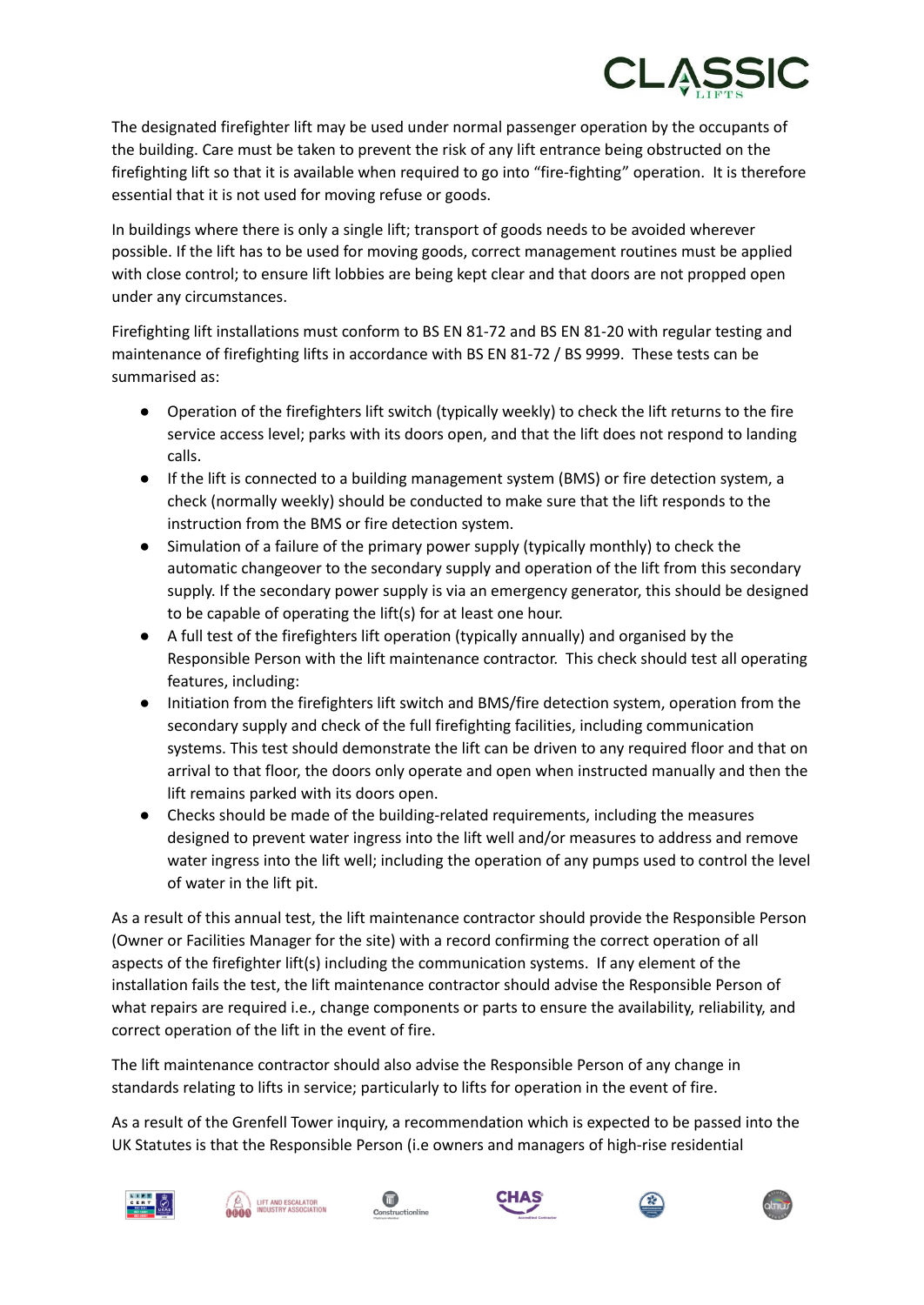

buildings); carry out regular monthly inspections of any lifts designed to be used by firefighters in an emergency, and to report the results to their local fire and rescue service. While the thorough examination and maintenance of firefighter lifts is already required by law, this is the first time the recommendation to report the result of these inspections to local fire and rescue services is being made.

## **Fireman's lifts**

Fireman's lifts have been supplied into UK buildings for many years with their function formalised under BS-2655 in 1970 until the introduction for the requirement of firefighting lifts in 2001.

A fireman's lift is normally a "designated" regular passenger lift which includes a fireman's operation feature. A fireman's lift is installed with a fireman's control function which is operated from a 'fireman's' override control switch normally provided at ground or main access floor level.

The override switch is used by the attending Fire & Rescue Services to assume control of the defined fireman's lift(s) and operation of the override control switch may be accessed via the following:

- A switch located behind a break glass panel.
- A Crescent or Yale type key switch, a Triangle key, Budget key or most commonly a Drop key.

The use of these fireman override systems has evolved over many years and therefore the corresponding lift operation upon using the override switch can vary from one building to another.

The most common fireman's lift operation is:

- Isolate all call buttons and override all car and landing floor calls already logged in the lift control system.
- Return the lift car to the ground or main access floor (where the fireman's switch is located) with the doors parked open.
- Fire service personnel then have total control of the lift operation and can use the unit to access the building through use of the lift car buttons only.
- In comparison to firefighting lifts, a fireman's lift will not have the same protected access; structural protection; control procedure and may or may not have a communication system or secondary back-up power supply.

A Fireman's lift(s) should not be used to evacuate person(s) as part of a Personal Emergency Evacuation Plan (PEEP's); since the lift must be operated under the control of the attending Fire & Rescue Service.

The testing and maintenance of fireman's lifts should be in accordance with BS 9999. The operation of the fireman's lift override switches should be tested once a week; and the operation observed to ensure the designated fireman's lift car is under control.

The Responsible Person should request the lift maintenance provider repair or replace any components if the declared Fireman's operation is found to be faulty.

If you are unsure or require confirmation of the type of "FIRE" designated lift within your building, your lift maintenance provider can determine its operation, function and eliminate any confusion that may exist. The Responsible Person should instruct a lift maintenance supplier to provide formal confirmation as to whether the lift is a firefighting lift or a fireman's lift. This information must then be kept on-file or in the fire logbook for future reference.